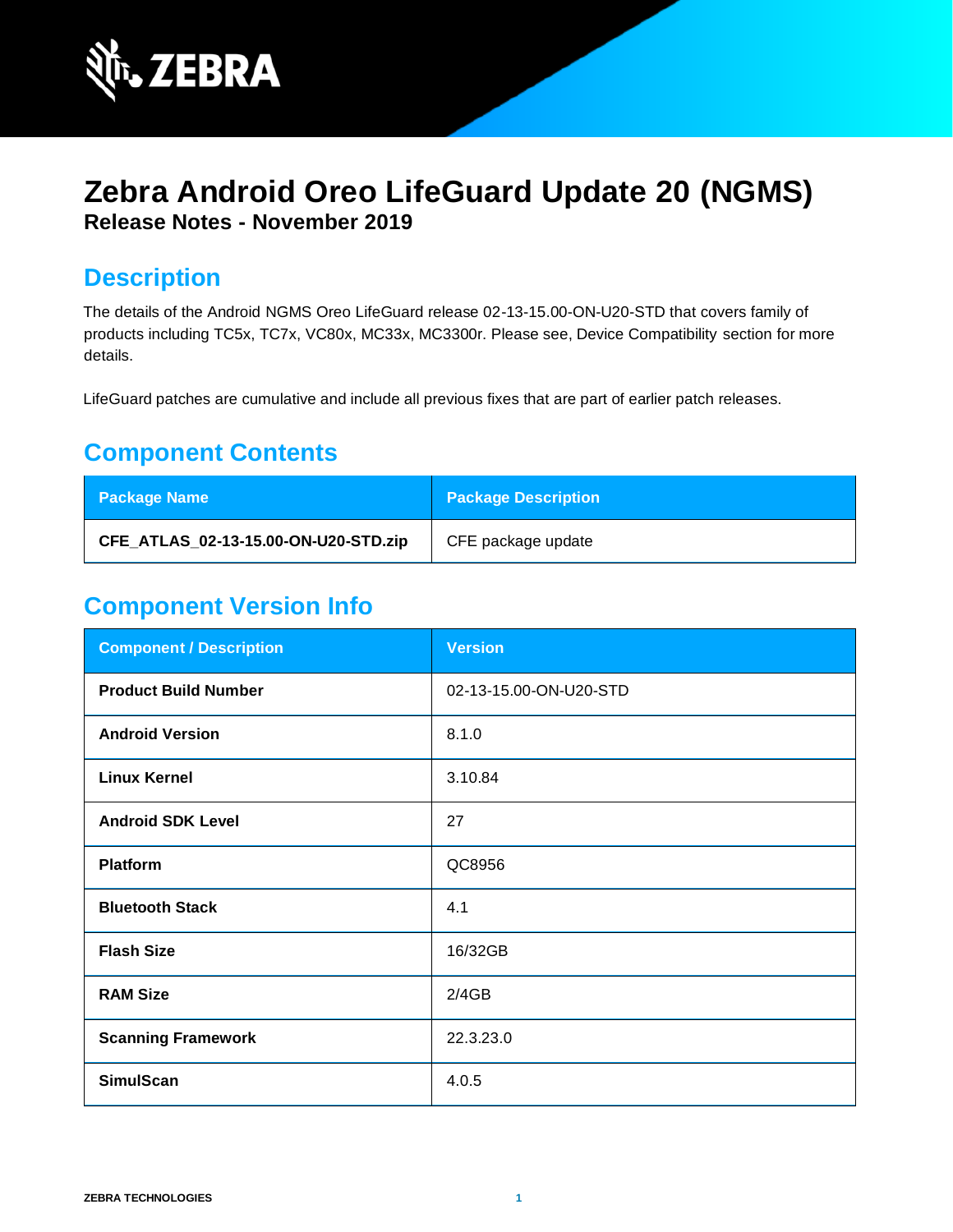

| SimulScanEngine                  | 3.0.1                             |
|----------------------------------|-----------------------------------|
| <b>DataWedge</b>                 | 7.3.31                            |
| <b>EMDK</b>                      | 7.3.22.2322                       |
| <b>MXMF/OSX</b>                  | MXMF: 9.0.4.7 / OSX: QCT.81.8.9.1 |
| <b>WiFi</b>                      | FUSION_BA_2_11.1.0.002_O          |
|                                  | Radio: BA_2_11.1.0.002_O          |
|                                  | Application: BA_2_11.1.0.002_O    |
|                                  | Middleware: BA_2_11.1.0.003_O     |
|                                  | Firmware: 7.35.205.8_20190822     |
| <b>NFC</b>                       | NFC_NCIHALx_AR003C.8.3.0_O_OpnSrc |
| <b>PTT</b>                       | 3.1.39                            |
| <b>Touch FW</b>                  | TC70x/TC75x: 1.9-Stylus-1-0       |
|                                  | TC51/TC56: 1.8-Stylus-2.0         |
| <b>RxLogger</b>                  | 5.4.12.0                          |
| <b>Bluetooth Pairing Utility</b> | 3.16                              |
| <b>Zebra Data Service</b>        | 3.6.0.1034                        |
| <b>Files</b>                     | 8.1.0                             |
| <b>Stage Now</b>                 | 3.3.1.2000                        |
| <b>Battery Swap</b>              | 1.0                               |
| <b>User Guide</b>                | 1.0                               |
| Camera                           | 2.0.002                           |
| <b>MSRN</b>                      | 2.01                              |
| Zebra Volume Control (ZVC)       | 2.1.0.14                          |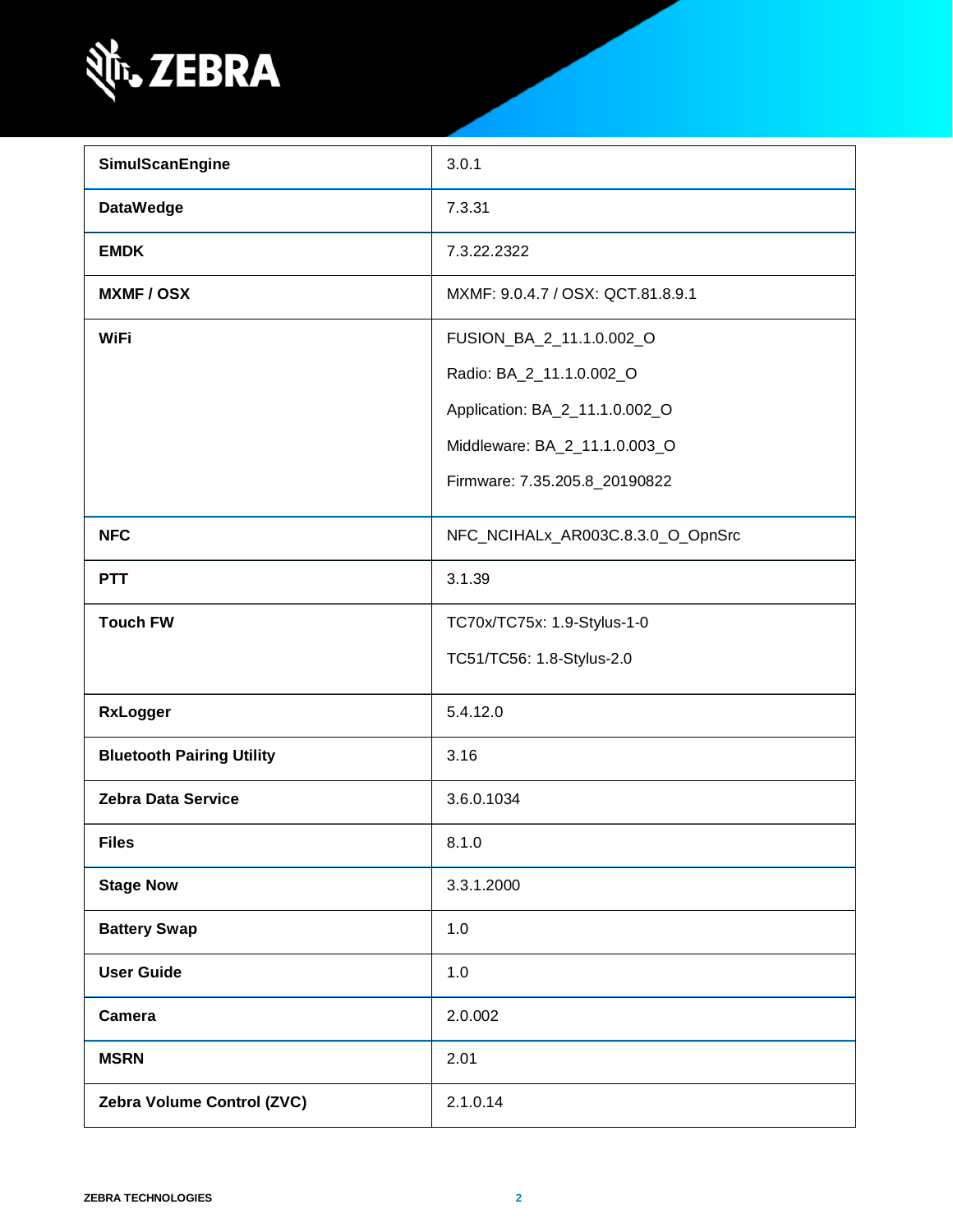

| <b>Battery Manger</b>            | 1.4.2                                                                    |
|----------------------------------|--------------------------------------------------------------------------|
| <b>ActiveEdge</b>                | 2.5.16                                                                   |
| <b>WorryFree WiFi Analyzer</b>   | WFW_BA_2_5.0.0.005_O                                                     |
| <b>Device Central</b>            | 2.1.0.17                                                                 |
| Zebra Software License Manager   | 3.1.1                                                                    |
| <b>Audio</b>                     | 0.8.0.0                                                                  |
| <b>Acoustic Profiles</b>         | TC51: General: AO1.1 Cellular: N/A                                       |
|                                  | TC51HC: General: AO2.2 Cellular: N/A                                     |
|                                  | TC70x: General: BO1.2 Cellular: N/A                                      |
|                                  | TC56: General: AO3.1 Cellular: AO3.2                                     |
|                                  | TC75x: General: BO2.2 Cellular: BO2.1                                    |
|                                  | VC80x: General: EO1.1 Cellular: N/A                                      |
|                                  | MC33x: General: DO3.1 Cellular: N/A                                      |
| <b>OemInfo</b>                   | 9.0.0.39                                                                 |
| <b>Enterprise Keyboard (EKB)</b> | 2.1.1.3                                                                  |
| WebView                          | 73.0.3683.90                                                             |
| <b>Diagnostic Tool</b>           | 1.17.0.9                                                                 |
| <b>RFID Module</b>               | MC3300R: PAAEES00-001-R03                                                |
| <b>RFID Radio</b>                | MC3300R: 2.0.30.0                                                        |
| Zebra RFID Mobile (Demo App)     | MC3300R: 2.2.7.1                                                         |
| <b>RFID Manager Application</b>  | MC3300R: 2.0.10.1                                                        |
| <b>RFID System Service</b>       | MC3300R: 2.0.4.2                                                         |
| <b>Fingerprint</b>               | Zebra/TC70x/TC70x:8.1.0/02-13-15.00-ON-U20-<br>STD/149:user/release-keys |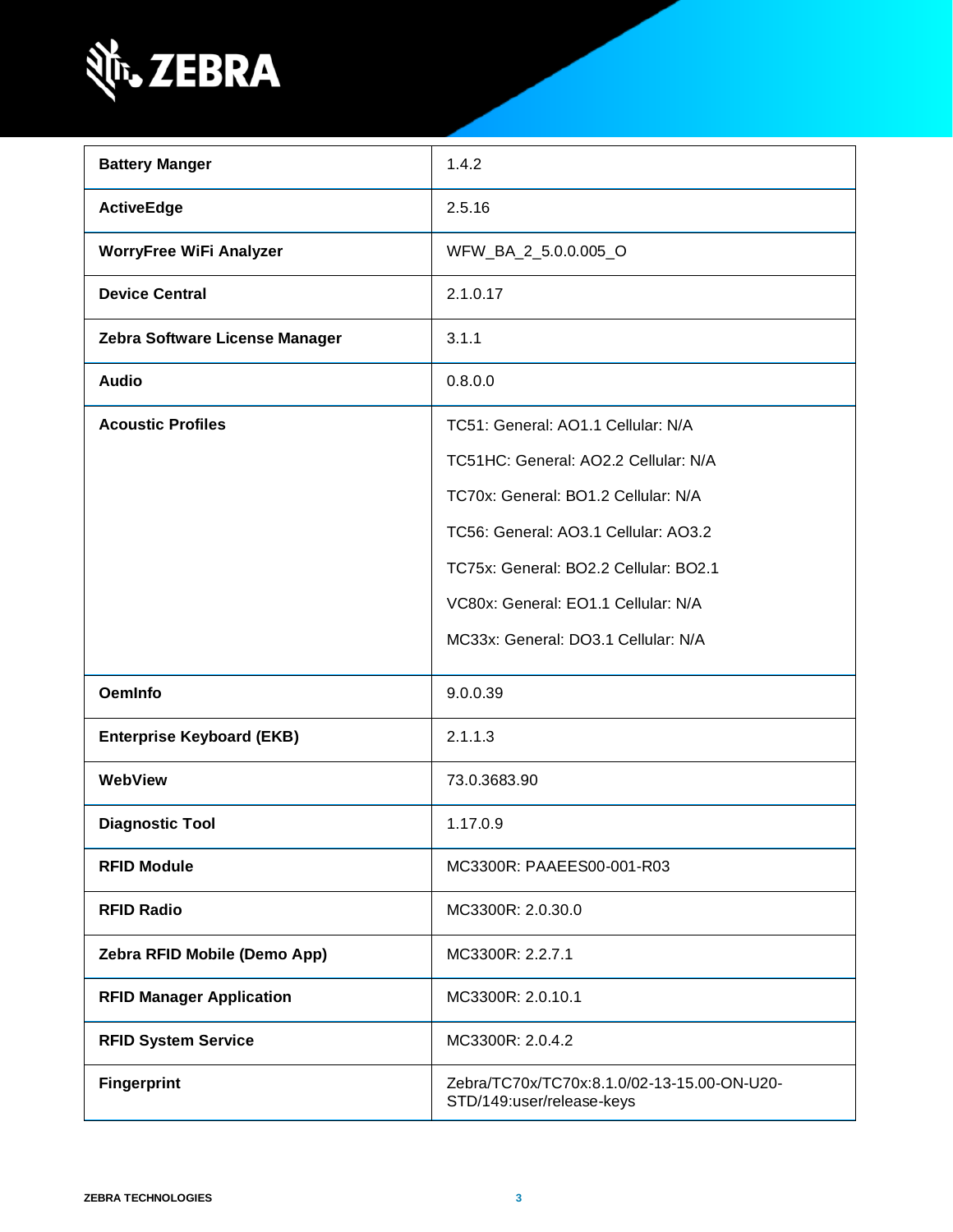

|                             | Zebra/TC51/TC51:8.1.0/02-13-15.00-ON-U20-<br>STD/149:user/release-keys     |
|-----------------------------|----------------------------------------------------------------------------|
|                             | Zebra/TC51/TC51HC:8.1.0/02-13-15.00-ON-U20-<br>STD/149:user/release-keys   |
|                             | Zebra/TC75x/TC75x:8.1.0/02-13-15.00-ON-U20-<br>STD/149:user/release-keys   |
|                             | Zebra/TC75x/TC75xDF:8.1.0/02-13-15.00-ON-U20-<br>STD/149:user/release-keys |
|                             | Zebra/TC56/TC56:8.1.0/02-13-15.00-ON-U20-<br>STD/149:user/release-keys     |
|                             | Zebra/VC80x/VC80x:8.1.0/02-13-15.00-ON-U20-<br>STD/149:user/release-keys   |
|                             | Zebra/MC33/MC33:8.1.0/02-13-15.00-ON-U20-<br>STD/149:user/release-keys     |
|                             | Zebra/MC33/MC33C:8.1.0/02-13-15.00-ON-U20-<br>STD/149:user/release-keys    |
| <b>Security Patch Level</b> | October 01 2019                                                            |

#### **CFE v20 Updates**

- ❖ CFE\_ATLAS\_02-13-15.00-ON-U20-STD.zip (NGMS)
- Updated below mentioned components: For more detail please refer [http://techdocs.zebra.com](http://techdocs.zebra.com/)
	- Scanning Framework Version 22.3.23.0
	- ‒ Device Central Version 2.1.0.17
	- ‒ DataWedge Version 7.3.31
	- ‒ EMDK Version 7.3.22.2322
	- MXMF Version 9.0.4.7
	- ‒ OSX Version 81.8.9.1
	- ‒ Zebra Data Service Version 3.6.0.1034
	- ‒ Acoustic Profiles
		- TC51HC: General: AO2.2 Cellular: N/A
		- TC70x: General: BO1.2 Cellular: N/A
		- TC75x: General: BO2.2 Cellular: BO2.1
	- OemInfo Version 9.0.0.39
	- ‒ WiFi Middleware Version: BA\_2\_11.1.0.003\_O
- Added support for RS5100 Ring Scanner.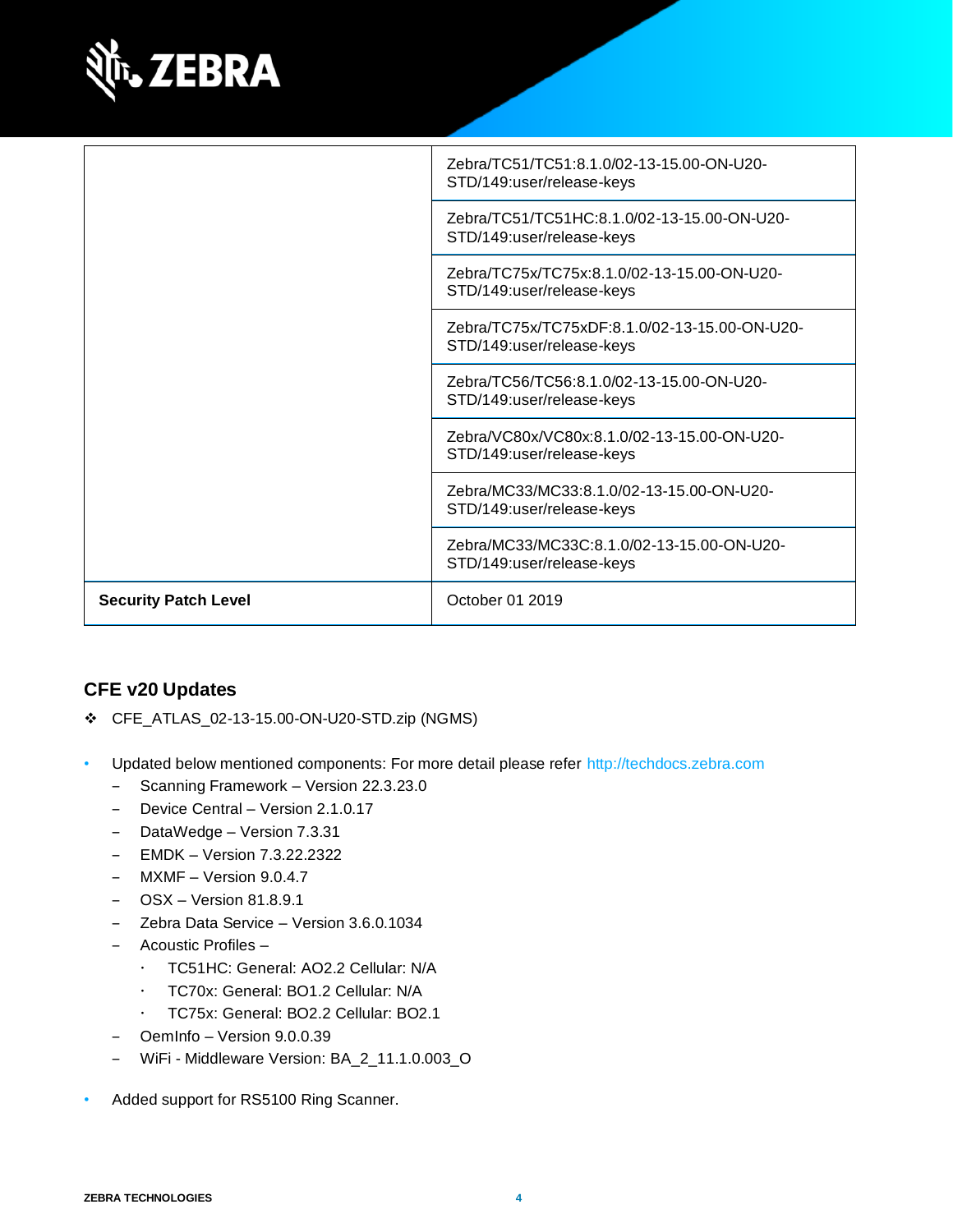

- SPR38139 Resolved an issue wherein the audio was not being heard clear in the video recording performed in chrome browser.
- SPR38140 Resolved an issue in navigation of items in a list view with scroll using connected mouse.
- SPR37982 Resolved an issue wherein the incorrect mapping of Adaptive Brightness levels was causing display to consume more power. Also fixed an issue where incorrect power consumption was reported against Bluetooth module.
- SPR38266 Resolved an issue wherein VoIP calls were muffled sometimes in double talk use cases.
- SPR38330 Resolved an issue wherein using StageNow settingmgr, Customer was unable to Disable Application Notifications.

#### **CFE v19 Updates**

- ❖ CFE\_ATLAS\_02-13-15.00-ON-U19-STD.zip (NGMS)
- **Android Security Patch Level: October 01, 2019**. Use the link below to see the Android Security bulletin for more information: <https://source.android.com/security/bulletin/>
- Updated below mentioned components: For more detail please refer [http://techdocs.zebra.com](http://techdocs.zebra.com/)
	- WLAN Version FUSION\_BA\_2\_11.1.0.002\_O
		- Adds Wi-Fi channel 144 support.
		- SPR37768 Resolved an issue where CPU utilization caused the device to become hot.
		- SPR36111 Resolved an issue wherein Wi-Fi connection drops and unable to recover till a reboot.
		- SPR36302 Resolved an issue wherein the audio call drops after several minutes into the call.
		- SPR36618 Fixed an issue in which the device disconnects from and reconnects to Wi-Fi network often in some environments.
		- SPR37841 Fixed an issue wherein the client is not waking up on time to receive the buffered data from the network, resulting in delayed audio call.
		- Resolved an issue wherein the device goes into a connect and disconnect loop when FT (802.11r) is configured incorrectly on some Wireless LAN controllers.
		- Retry count for the Wi-Fi communication packets have been increased to work better in some noisy environments
		- Fixed an issue in which the client sometimes does not notify the Access Point for power save, resulting in data loss.
		- Resolved an issue wherein the client does not roam to a better Access Point even though the current Access Point is seen at low RSSI.
	- WorryFree WiFi Analyzer Version WFW\_BA\_2\_5.0.0.005\_O
		- This release supports Save, Export and Clear of Offline Connection Analysis data.
		- This release supports Save, Export and Clear of Offline Coverage View data.
		- This release supports Traceroute tool, a diagnostic utility for displaying the route path and measuring transit delays of data / Ping packets in the network.
		- Adds more Information Elements in the Scan List.
		- Adds support for user to chose either Management Packets or All packets for Logging.
- SPR37987 Resolved an issue wherein device was not waking up from suspend on pressing side SCAN keys.
- SPR37737 Resolved an issue wherein device was not able to scan using Right Scan Button in Chrome app when multiple tabs are open.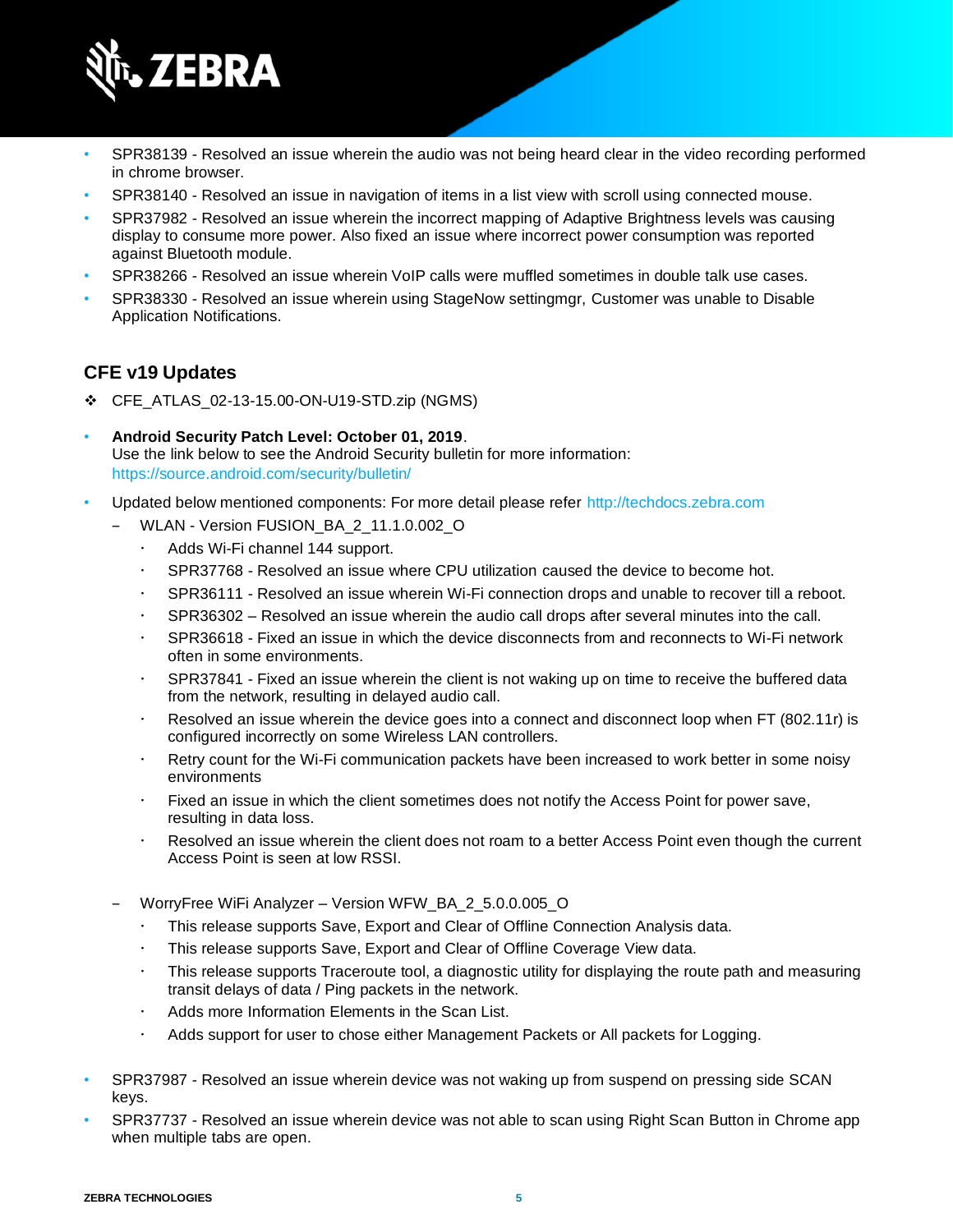

- SPR37534 Resolved downgrade failure issues from Oreo LifeGuard Update 14 to Nougat LifeGuard updates via UPL method.
- SPR38099 Resolved an issue wherein device was not able to switch OFF/ON RFID module from RFID Manager.
- SPR37745 Resolved an issue wherein factory reset device fails to pair with BT when discoverability is disabled.
- Resolved potential memory leak issue by integrating latest RFID SDK for RFID Demo app.

### **CFE v18 Updates**

- ❖ CFE\_ATLAS\_02-13-15.00-ON-U18-STD.zip (NGMS)
- **Android Security Patch Level: September 01, 2019**. Use the link below to see the Android Security bulletin for more information: <https://source.android.com/security/bulletin/>
- Updated below mentioned components: For more detail please refer [http://techdocs.zebra.com](http://techdocs.zebra.com/)
	- ‒ DataWedge Version 7.3.26
	- ‒ MXMF Version 9.0.4.3
	- ‒ EMDK Version 7.3.21.2321
	- ‒ OSx Version QCT.81.8.8.3
		- SPR37601 Resolved an issue wherein locale en IE and es MX was not being set successfully.
	- ‒ Scanning Framework Version 22.0.6.2
		- SPR37201 Resolved an issue wherein Scan Hard Trigger stops working once Language Settings are modified.
- Resolved an issue wherein RFID connect failures is observed for RFID SDK apps due to RFIDWedge enabled in the background.

### **CFE v17 Updates**

- ❖ CFE\_ATLAS\_02-13-15.00-ON-U17-STD.zip (NGMS)
- **Android Security Patch Level: August 01, 2019**. Use the link below to see the Android Security bulletin for more information: <https://source.android.com/security/bulletin/>
- Updated below mentioned components: For more detail please refer [http://techdocs.zebra.com](http://techdocs.zebra.com/)
	- ‒ Fusion Version FUSION\_BA\_2\_11.0.1.026\_O
	- ‒ Radio Version BA\_2\_11.0.0.019\_O
	- ‒ SimulScan Version 4.0.5 & SimulScanEngin Version 3.0.1
		- General optimizations in barcode scanning and OCR algorithms.
		- Miscellaneous bug fixes associated with demo app and stability test improvements.
		- Alignment with other supported Android platforms.
- SPR37638 Resolved an issue wherein the set passcode prompt would show up on every reboot when the device was configured with AW along with enforcing pin profile and AW Launcher installed.
- Workstation cradle features/fixes (TC5X only):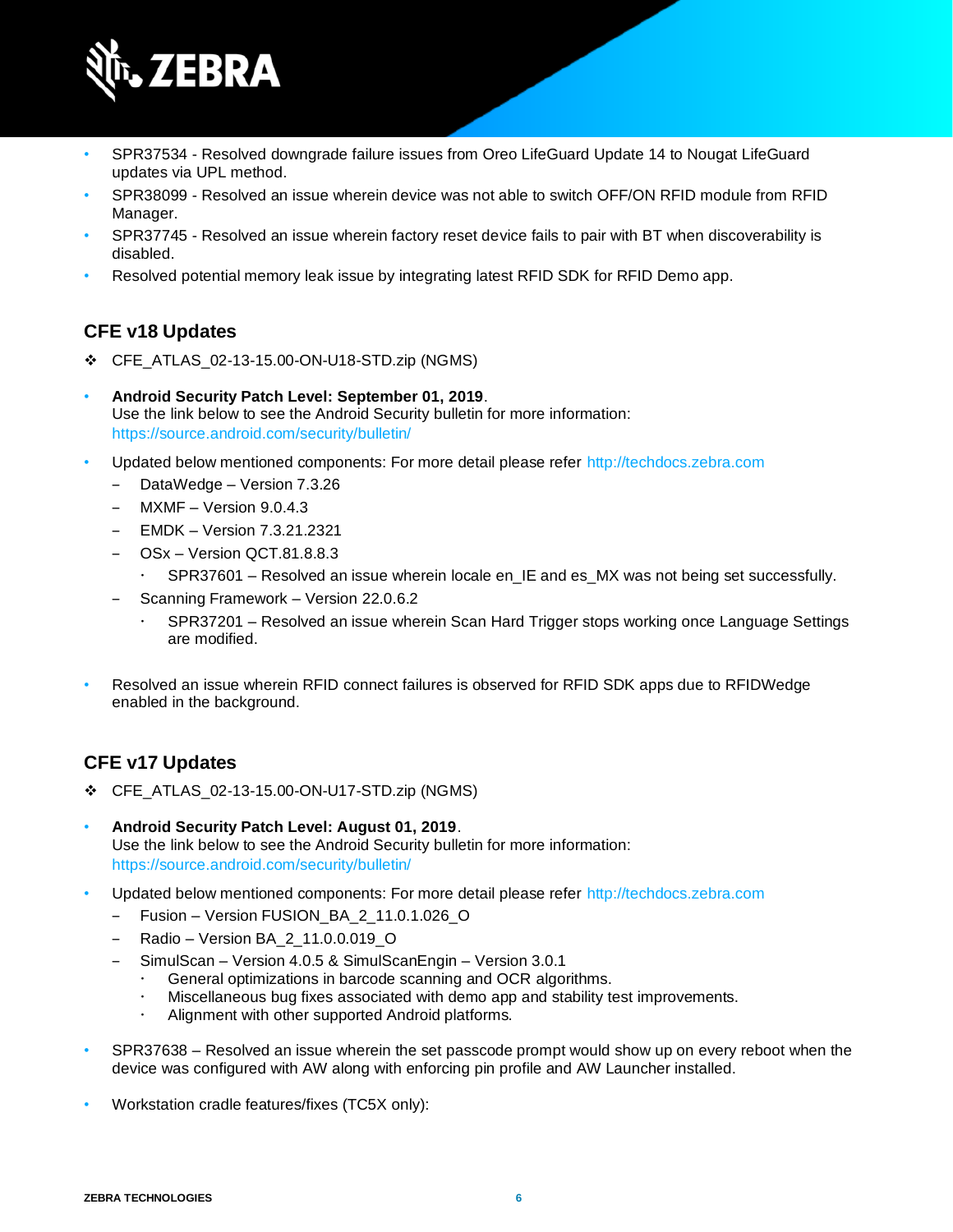

- When the device is placed in workstation dock cradle, display resolution is automatically set to 1080x1920 with a density of 200dp.
- When the device is removed from workstation dock cradle, display resolution is automatically set to 720x1280 with a density of 320dp.
- ‒ Resolved an issue wherein if device reboot is performed on the Workstation cradle, headset icon will not disappear on status bar even after undocking the device from the cradle.

#### **CFE v16 Updates**

- ❖ CFE\_ATLAS\_02-13-15.00-ON-U16-STD.zip (NGMS)
- **Android Security Patch Level: July 01, 2019**. Use the link below to see the Android Security bulletin for more information: <https://source.android.com/security/bulletin/>
- Updated below mentioned components: For more detail please refer [http://techdocs.zebra.com](http://techdocs.zebra.com/)
	- ‒ DataWedge Version 7.3.22
		- SYMBOL\_TRIGGER\_6 virtual key can be mapped using KeyManagerCSP to any physical keys and the mapped physical keys can then be used to trigger RFIDWedge.
	- MXMF Version 9.0.3.1
		- SPR36768 Resolved an issue wherein EHS Hostname in title was not reflecting updated Hostname after device reboot.
	- EKB Version 2.1.1.3
		- SPR37353 Enabled remapping of the right-side emoji icon in the EKB, both left and right emoji icons will be remapped to same key.
	- ‒ EMDK Version 7.3.18.2318
	- ‒ OSx Version QCT.81.8.8.2
	- ‒ Zebra Data Service Version 3.5.0.1162
	- ‒ OemInfo Version 1.0.1.1128
- SPR35991 Resolved an issue wherein when soft-keyboard is switched, sometimes scan data stops to transmit to apps.
- SPR36946 Resolved an issue wherein System UI crashes whenever user tries to open settings related options on user screen in EHS.
- SPR36967 Resolved an issue wherein downgrading LG patch will cause "Error Zebra Plugin Stopped" popup.
- CHINA/Indonesia SKU Support LTE/4G network option/capability is disabled for China/Indonesia SKU's.
- Added support for Force Rotation feature & USB Ethernet adapter for CRD-TC5X-1SWS-01 (TC5X Workstation Docking Cradle).

#### **CFE v15 Updates**

- ❖ CFE\_ATLAS\_02-13-15.00-ON-U15-STD.zip (NGMS)
- **Android Security Patch Level: June 01, 2019**. Use the link below to see the Android Security bulletin for more information: <https://source.android.com/security/bulletin/>
- Updated below mentioned components: For more detail please refer [http://techdocs.zebra.com](http://techdocs.zebra.com/)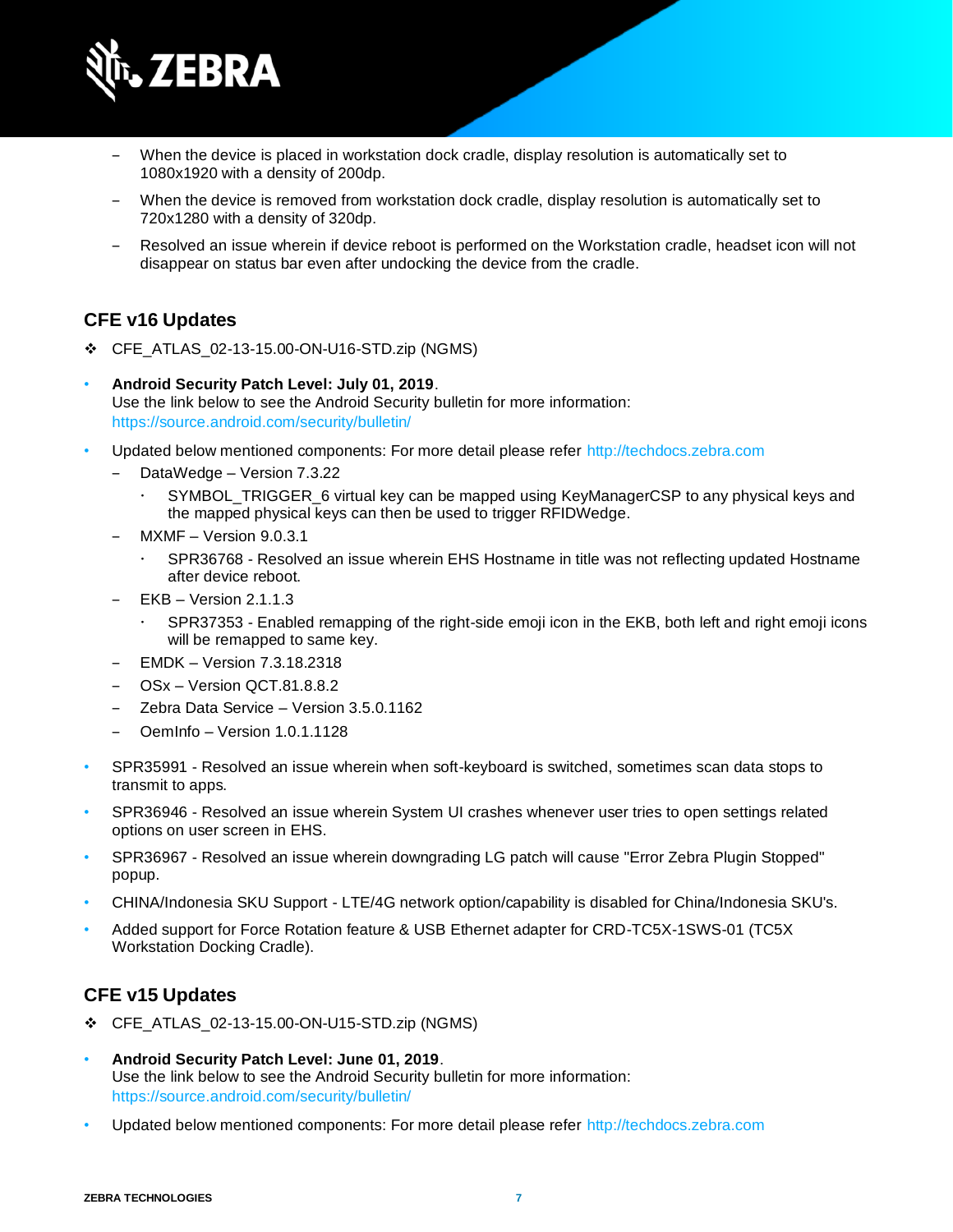

- ‒ DataWedge Version 7.3.21
	- SPR37060 Resolved an issue wherein Datawedge was not disabling the scanner upon resume during app transition from background to foreground causing intermittent scanning failures.
	- SPR37124 Resolved an issue wherein ADF rule with crunch spaces was removing last character from barcode data with space.
- ‒ EMDK Version 7.3.17.2317
	- SPR36925: Resolved an issue wherein scanner was not available for second app when an ANR or crash occurred on the first app.
- ‒ MXMF Version 9.0.2.9
	- SPR36994 Resolved MX initialization issue wherein EHS was calling MX before completion of MX initialization process.
- ‒ EKB Version 2.1.1.2
- Device Central Version 2.1.0.9
- SPR 35943 Added WebView version 73.0.3683.
- SPR36961 Fixed an issue wherein User installation of RFID apps does not persist on non-RFID devices after reboot.
- SPR36897: Added dun type to Telstra-M2M APN.
- SPR37175 Fixed an issue wherein Two apps can enable the same scanner without one app releasing it.
- SPR36927 Resolved an issue wherein scanner was not available for any app when multiple apps enabled the scanner and any app among them disable the scanner when it moves to background.

#### **CFE v14 Updates**

- ❖ CFE\_ATLAS\_02-13-15.00-ON-U14-STD.zip (NGMS)
- **Android Security Patch Level: May 01, 2019**. Use the link below to see the Android Security bulletin for more information: <https://source.android.com/security/bulletin/>
- Updated below mentioned components: For more detail please refer [http://techdocs.zebra.com](http://techdocs.zebra.com/)
	- ‒ DataWedge Version 7.3.18
	- ‒ StageNow Version 3.3.1.2000
	- ‒ EMDK Version 7.3.14.2314
	- ‒ MXMF Version 9.0.2.4
	- ‒ DDT Version 1.17.0.9
	- $EKB Version 2.1.1.0$
	- ‒ OemConfig Version 9.0.1.0
	- ‒ Scanning Framework Version 22.0.6.1
		- DotCode Symbology support is added for SE4750, SE4850, SE4710 and Camera Scanning.
		- Digimarc barcode decoding support is added for Camera Scanning.
		- Support for new Symbologies named FebraBan and Gridmatrix is added.
		- Instant Data Reporting (MultiBarcode) feature support is added.
	- ‒ OSx Version QCT.81.8.7
- SPR36170 Fixed an issue wherein ntp sync does not work when parameters are updated using Stagenow.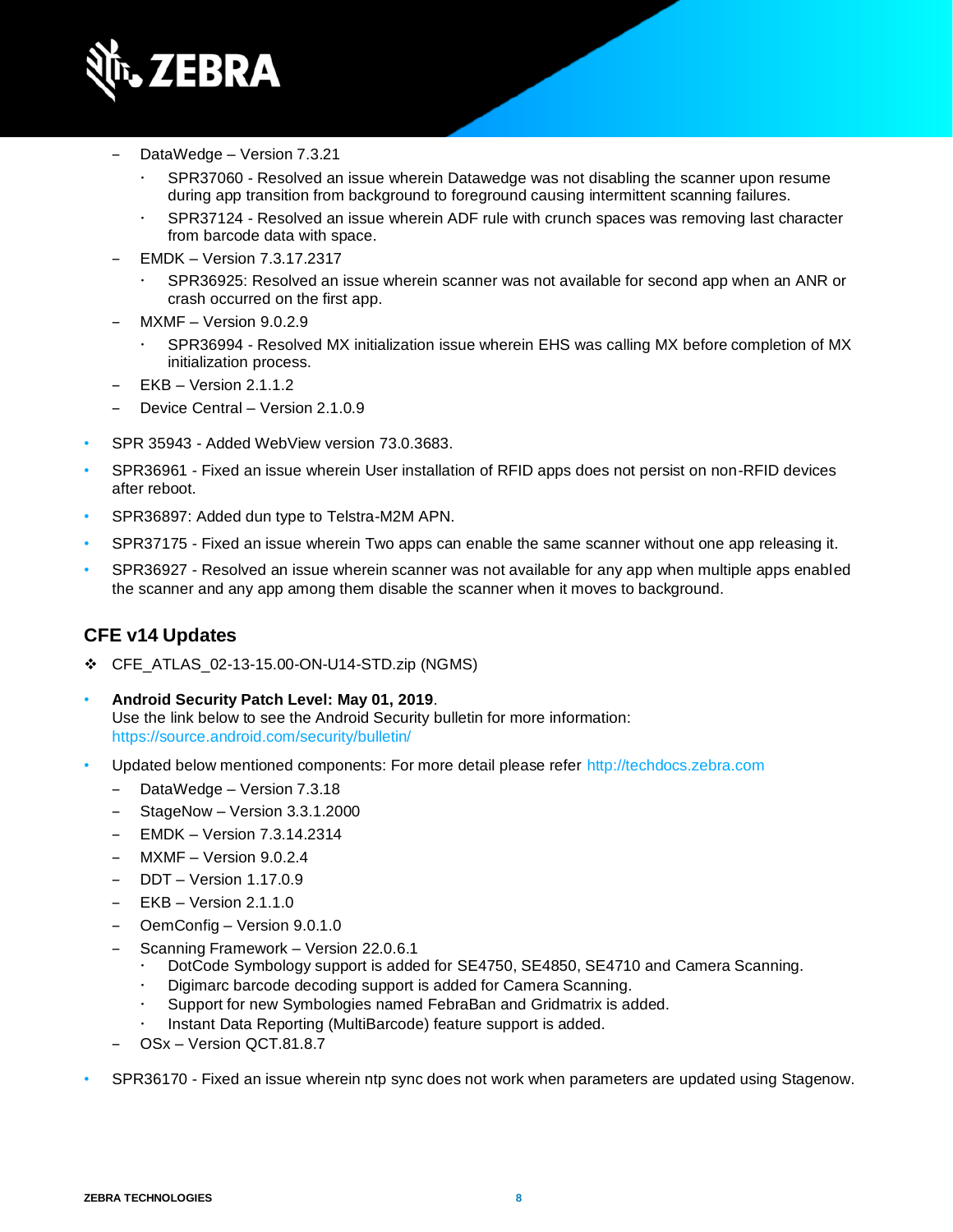

• SPR36143 - Resolved an issue wherein remapping of control modifier keys were not persisting across a reboot.

#### **CFE v13 Updates**

- ❖ CFE\_ATLAS\_02-13-15.00-ON-U13-STD.zip (NGMS) **Note:** This CFE is *not* applicable for **MC3300 R** Devices
- **Android Security Patch Level: April 01, 2019**. Use the link below to see the Android Security bulletin for more information: <https://source.android.com/security/bulletin/>
- Updated below mentioned components: For more detail please refer [http://techdocs.zebra.com](http://techdocs.zebra.com/)
	- PTT Version 3.1.39
	- ‒ Device Central Version 2.0.22.1
	- OSX Version QCT.81.8.6\_4
		- SPR36117/36095 Resolved an issue wherein the scanned data would not come to the Apps, Airplane menu item was missing in the Power key menu and Home and recent buttons were not functional.

#### **CFE v12 Updates**

- ❖ CFE\_ATLAS\_02-13-15.00-ON-U12-STD.zip (NGMS) **Note:** This CFE is *not* applicable for **TC56**, **TC75x** and **MC3300 R** Devices
- **Android Security Patch Level: February 01, 2019**. Use the link below to see the Android Security bulletin for more information: <https://source.android.com/security/bulletin/>
- Updated below mentioned components: For more detail please refe[r http://techdocs.zebra.com](http://techdocs.zebra.com/)
	- ‒ WorryFree WiFi Analyzer Version 3.2.20
	- MX: 8.4.1.3
		- SPR35665 Resolved an issue wherein Google Keyboard settings was not persisting.
		- SPR35491/35856 Resolved an issue wherein Analytics Manager was throwing "Index out of bound error " when a StageNow Barcode is scanned.
		- SPR35928 Resolved an issue where Clock Manager CSP accepts timezone id in "/Etc" Olson format.
		- SPR35908 Resolved an issue wherein admin and user generated certificates could not be downloaded from external server.
		- SPR34771 Resolved synchronization issue while checking with accessmanager.
	- StageNow client: 3.2.1.0
	- ‒ OEMConfig: 8.4.0.1
	- ‒ Datawedge: 7.2.5
	- ‒ EKB: 2.0.1.9
		- SPR35603 Fixed an issue wherein Enterprise Keyboard was getting disappeared when external Keyboard was connected.
	- ‒ EMDK: 7.2.2.2202
	- $-$  DDT: 1.16.1.3
- SPR36019 Resolved an issue wherein serial port control signals were not working as expected.

#### **CFE v11 Updates**

❖ CFE\_ATLAS\_02-13-15.00-ON-U11-STD.zip (NGMS) **Note:** This CFE is *not* applicable for **TC56**, **TC75x** and **MC3300 R** Devices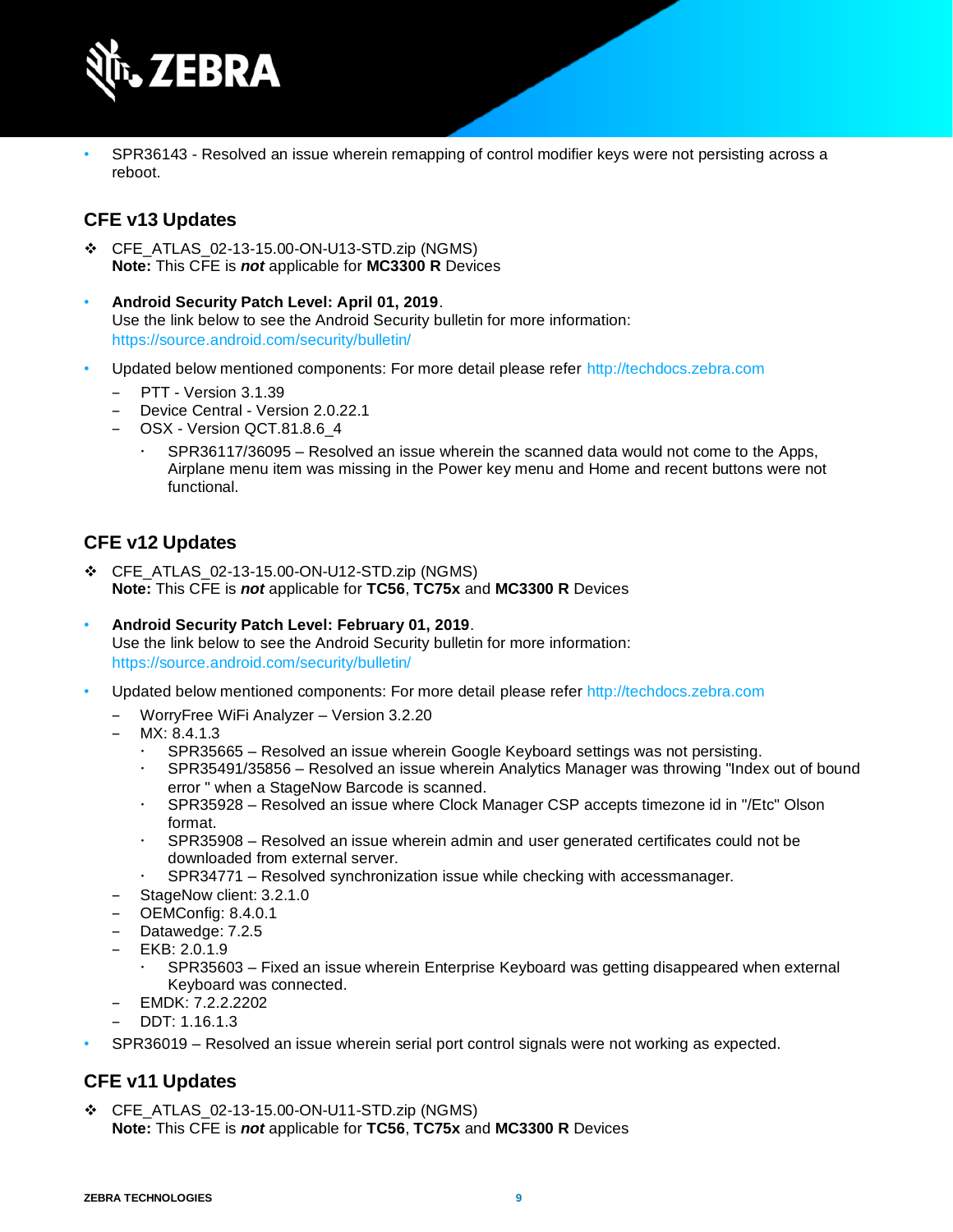

- **Android Security Patch Level: December 01, 2018**. Use the link below to see the Android Security bulletin for more information: <https://source.android.com/security/bulletin/>
- Updated below mentioned components: For more detail please refer [http://techdocs.zebra.com](http://techdocs.zebra.com/)
	- ‒ WLAN Version FUSION\_BA\_2\_11\_0.0.024\_O
	- ‒ ZVC Version 2.1.0.14
	- ‒ OemInfo Version 1.0.0.1059

### **Installation Requirements**

- ADB installed on the PC (including adb drivers)
- USB debugging turned ON (from Developer options)
- TC51/TC70x/VC80x/MC33x has at least:
	- ‒ Version 02-13-15.00-ON-U01-STD
- TC56/TC75x at least:
	- ‒ Version 02-13-15.00-ON-U08-STD
- MC3300R has at least:
	- ‒ Version 02-13-15.00-ON-U13-STD

### **Installation Instructions**

#### **CFE software update procedure**

The installation instructions assume you have ADB installed on your PC (the adb drivers etc..) and your device has developer options enabled and USB debugging ON. Instructions on HOW TO enable ADB is also captured in the user guide.

- 1. Connect the device to the PC using the USB data cable or through the cradle.
- 2. You may need to pull down the top menu and if you see "USB for charging", touch it and then change it to "File transfers".
- 3. Open Command Prompt, run *"adb devices"* and check if you can see the device's serial number… If yes, proceed… if not, you will need to get the PC set up with the proper drivers or install an External SD Card.
- 4. You may also get a pop up on your PC (Win 7) that you will be connected as a Portable Media Player… this can be ignored.

#### ❖ **Download Image**

- ‒ CFE\_ATLAS\_02-13-15.00-ON-U20-STD.zip listed above in content section
- 5. Entering Recovery Mode
	- ‒ Choice 1: In Command Prompt, type *"adb reboot recovery"* and click enter.
	- ‒ Choice 2:
		- TC5x/TC7x: Reset and hold PTT key
		- VC80x: Reboot the VC80x using the power button menu and when the screen goes black, hold the Power and + buttons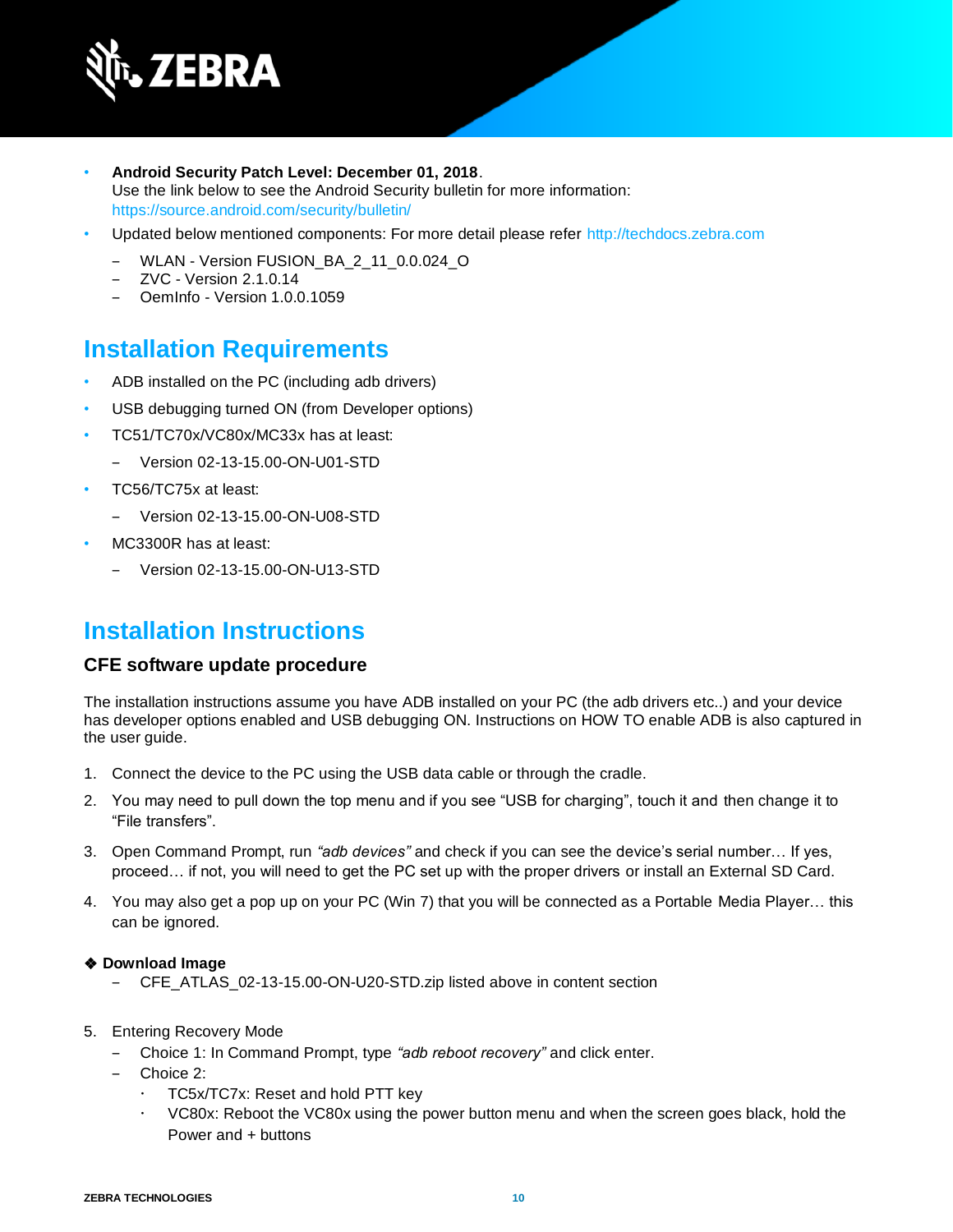

- MC33x/MC3300r: Reboot the device while holding the Pistol Grip Trigger **(GUN Device)** or the Right Scan Trigger **(BRICK Device)**
- When Zebra Technologies logo appears on the screen release the PTT Key/Buttons/Trigger
- 6. Your device will reboot and put you on the Android Recovery screen.
- 7. If applying update via sideload Method
	- ‒ Use the Volume + and to highlight, "Apply update from ADB" and press the Power key to select it for applying OS upgrade package
- 8. if applying update via External SD card
	- ‒ Use the Volume + and to highlight "Apply update from SD card" and press the Power Key to select it
	- ‒ Use the Volume + and to highlight package CFE\_ATLAS\_02-13-15.00-ON-U20-STD.zip and press the Power Key to select it.
	- ‒ Go to Step 10 once above steps are completed
- 9. With your Command Prompt open in the Host machine, type *"adb sideload"* command and add a space and then drag and drop the CFE\_ATLAS\_02-13-15.00-ON-U20-STD.zip file on to it and click enter.
	- Your PC screen will show files being installed and a little blue horizontal progress bar on your device will show status... and after about 6~ minutes (could be 10+ minutes if installing NGMS) it should be done and you should be back at the Android Recovery screen.
- 10. *"Reboot system now"* is highlighted. Press the Power Key to Reboot.
- 11. At the Home Screen, we need to verify that the BSP upgrade took place and set the Date & Time.
	- ‒ Go to "Settings" and scroll down to "About phone" and look at the "Build number". It should start with **"02-**
		- **13-15.00-ON-U20-STD release keys"**. Now you are on the correct BSP.
- 12. Now you are all set to use your Zebra Device.

## **Device Compatibility**

This software release has been approved for use on the following devices.

| <b>TC51</b>               |                         |
|---------------------------|-------------------------|
| <b>Device Part Number</b> | <b>Operating System</b> |
| TC510K-1PAZU2P-US         | Android M, N, O         |
| TC510K-1PAZU2P-A6         | Android M, N, O         |
| TC510K-1PAZU4P-US         | Android M, N, O         |
| TC510K-1PAZU4P-A6         | Android M, N, O         |
| TC510K-1HDZU2P-US         | Android M, N, O         |
| TC510K-1HDZU4P-US         | Android M, N, O         |
| TC510K-1HDZU2P-A6         | Android M, N, O         |
| TC510K-1HDZU4P-A6         | Android M, N, O         |
| TC510K-1PAZU2P-IA         | Android M, N, O         |
| TC510K-1PAZU4P-IA         | Android M. N. O         |

| TC70x                     |                         |
|---------------------------|-------------------------|
| <b>Device Part Number</b> | <b>Operating System</b> |
| TC700K-02B22B0-A6         | Android M, N, O         |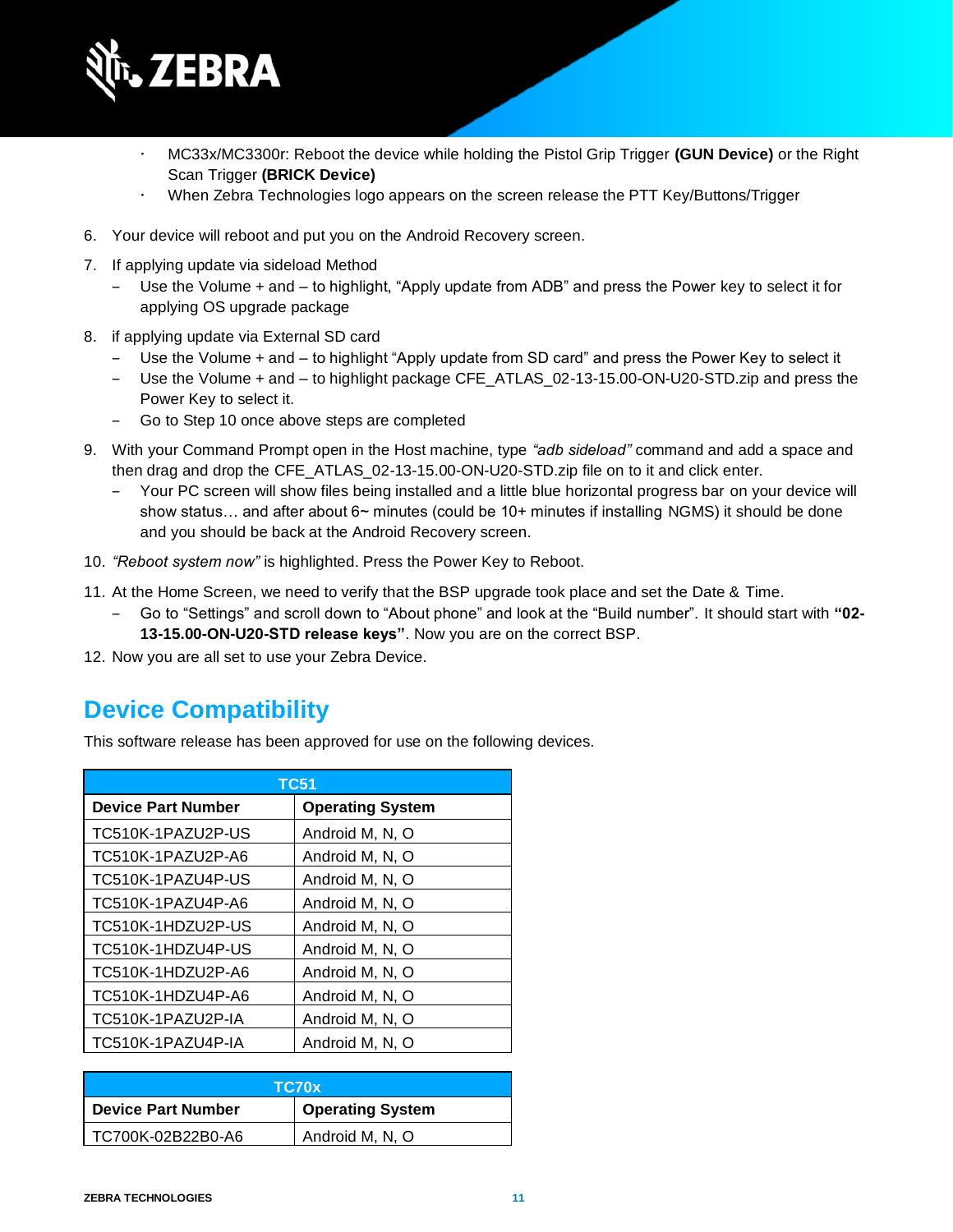

| TC700K-02B24B0-A6 | Android M, N, O |
|-------------------|-----------------|
| TC700K-02B22B0-US | Android M, N, O |
| TC700K-02B24B0-US | Android M, N, O |
| TC700K-02B22B0-IA | Android M, N, O |
|                   |                 |

| <b>FIPS and TAA Compliant SKUS</b> |                         |  |
|------------------------------------|-------------------------|--|
| <b>Device Part Number</b>          | <b>Operating System</b> |  |
| TC510K-1PAZU4P-FT                  | Android M, N, O         |  |
| TC510K-1HDZU4P-FT                  | Android M, N, O         |  |
| TC700K-02B24B0-FT                  | Android M, N, O         |  |

| <b>TC56</b>               |                         |
|---------------------------|-------------------------|
| <b>Device Part Number</b> | <b>Operating System</b> |
| TC56CJ-2PAZU2P-US         | Android M, N, O         |
| TC56CJ-2PAZU2P-A6         | Android M, N, O         |
| TC56DJ-2PAZU2P-A6         | Android M, N, O         |
| TC56DJ-2PAZU2P-BR         | Android M, N, O         |
| TC56DJ-2PAZU2P-IA         | Android M, N, O         |
| TC56DJ-2PAZU2P-CN         | Android M, N, O         |
| TC56DJ-2PAZU2P-TN         | Android M, N, O         |
| TC56DJ-2PAZU2P-ID         | Android M, N, O         |
| TC56CJ-2PAZU4P-US         | Android M, N, O         |
| TC56CJ-2PAZU4P-A6         | Android M, N, O         |
| TC56DJ-2PAZU4P-A6         | Android M, N, O         |
| TC56DJ-2PAZU4P-BR         | Android M, N, O         |
| TC56DJ-2PAZU4P-IA         | Android M, N, O         |
| TC56DJ-2PAZU4P-CN         | Android M, N, O         |
| TC56DJ-2PAZU4P-TN         | Android M, N, O         |
| TC56DJ-2PAZU4P-ID         | Android M, N, O         |

| TC75x                     |                         |
|---------------------------|-------------------------|
| <b>Device Part Number</b> | <b>Operating System</b> |
| TC75EK-22B22AB-US         | Android M, N, O         |
| TC75EK-22B24AB-US         | Android M, N, O         |
| TC75EK-22F22AB-US         | Android M, N, O         |
| TC75EK-22B22AF-US         | Android M, N, O         |
| TC75FK-22B22AD-A6         | Android M, N, O         |
| TC75FK-22B24AD-A6         | Android M, N, O         |
| TC75FK-22B22AD-BR         | Android M, N, O         |
| TC75FK-22B22AD-IA         | Android M, N, O         |
| TC75FK-22B22AD-ID         | Android M, N, O         |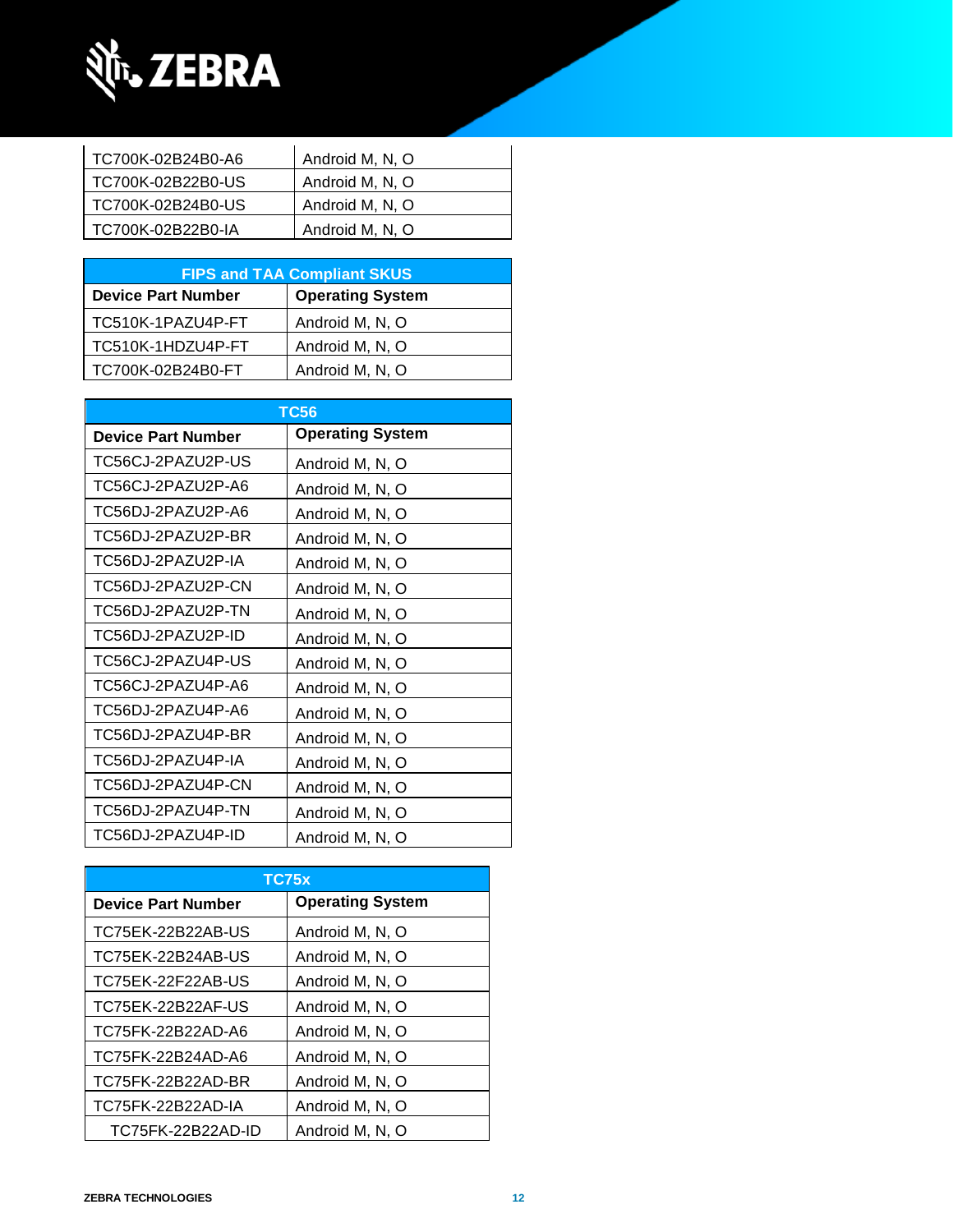

| TC75FK-22B22AD-TN | Android M, N, O |
|-------------------|-----------------|
| TC75FK-22F22AD-A6 | Android M, N, O |
| TC75FK-22B22AD-TW | Android M, N, O |
| TC75GK-22B22AD-A6 | Android M, N, O |
| TC75GK-22B24AD-A6 | Android M, N, O |
| TC75GK-22F22AD-A6 | Android M, N, O |

**FIPS and TAA Compliant SKUS Device Part Number** TC56CJ-2PAZU4P-FT

**FIPS and TAA Compliant SKUS Device Part Number** TC75EK-22B24AB-FT

| <b>VC80x USA</b>            |                                |                         |  |
|-----------------------------|--------------------------------|-------------------------|--|
|                             | Device Part Number             | <b>Operating System</b> |  |
| <b>Warehouse AOSP</b>       | VC80X-10SSRAABBA-U             | Android N, O            |  |
| <b>Freezer AOSP</b>         | VC80X-10FSRAABBA-U             | Android N, O            |  |
| <b>Outdoor AOSP</b>         | VC80X-10SORAABBA-U             | Android N, O            |  |
|                             |                                |                         |  |
|                             | <b>VC80x Rest of the World</b> |                         |  |
| <b>Warehouse AOSP</b>       | VC80X-10SSRAABBA-I             | Android N, O            |  |
| <b>Freezer AOSP</b>         | VC80X-10FSRAABBA-I             | Android N, O            |  |
| <b>Outdoor AOSP</b>         | VC80X-10SORAABBA-I             | Android N, O            |  |
|                             |                                |                         |  |
|                             | <b>VC80x India</b>             |                         |  |
| <b>Warehouse AOSP India</b> | VC80X-10SSRAABBA-IN            | Android N, O            |  |
| <b>Outdoor AOSP India</b>   | VC80X-10SORAABBA-IN            | Android N, O            |  |

| MC33x                     |                         | MC33x                     |                            |
|---------------------------|-------------------------|---------------------------|----------------------------|
| <b>Device Part Number</b> | <b>Operating System</b> | <b>Device Part number</b> | Operating<br><b>System</b> |
| MC330K-GE3HA3NA           | Android N, O            | MC330M-RL4SG2RW           | Android N, O               |
| MC330K-GE3HA3RW           | Android N, O            | MC330M-SI2HA2RW           | Android N, O               |
| MC330K-GE4HA3NA           | Android N, O            | MC330M-SI30A2RW           | Android N, O               |
| MC330K-GE4HA3RW           | Android N, O            | MC330M-SI3HA2NA           | Android N, O               |
| MC330K-GE4HA4NA           | Android N, O            | MC330M-SI3HA2RW           | Android N, O               |
| MC330K-GE4HA4RW           | Android N, O            | MC330M-SI40A2NA           | Android N, O               |
| MC330K-GI3HA3NA           | Android N, O            | MC330M-SI4HA2NA           | Android N, O               |
| MC330K-GI3HA3RW           | Android N, O            | MC330M-SI4HA2RW           | Android N, O               |
| MC330K-GI3HA4RW           | Android N, O            | MC330M-SI4HG2NA           | Android N, O               |
| MC330K-GI4HA3NA           | Android N, O            | MC330M-SL2HA2RW           | Android N, O               |

| MC33x                     |                            |  |  |
|---------------------------|----------------------------|--|--|
| <b>Device Part number</b> | Operating<br><b>System</b> |  |  |
| MC330M-RL4SG2RW           | Android N, O               |  |  |
| MC330M-SI2HA2RW           | Android N, O               |  |  |
| MC330M-SI30A2RW           | Android N, O               |  |  |
| MC330M-SI3HA2NA           | Android N, O               |  |  |
| MC330M-SI3HA2RW           | Android N, O               |  |  |
| MC330M-SI40A2NA           | Android N, O               |  |  |
| MC330M-SI4HA2NA           | Android N, O               |  |  |
| MC330M-SI4HA2RW           | Android N, O               |  |  |
| MC330M-SI4HG2NA           | Android N, O               |  |  |
| MC330M-SL2HA2RW           | Android N, O               |  |  |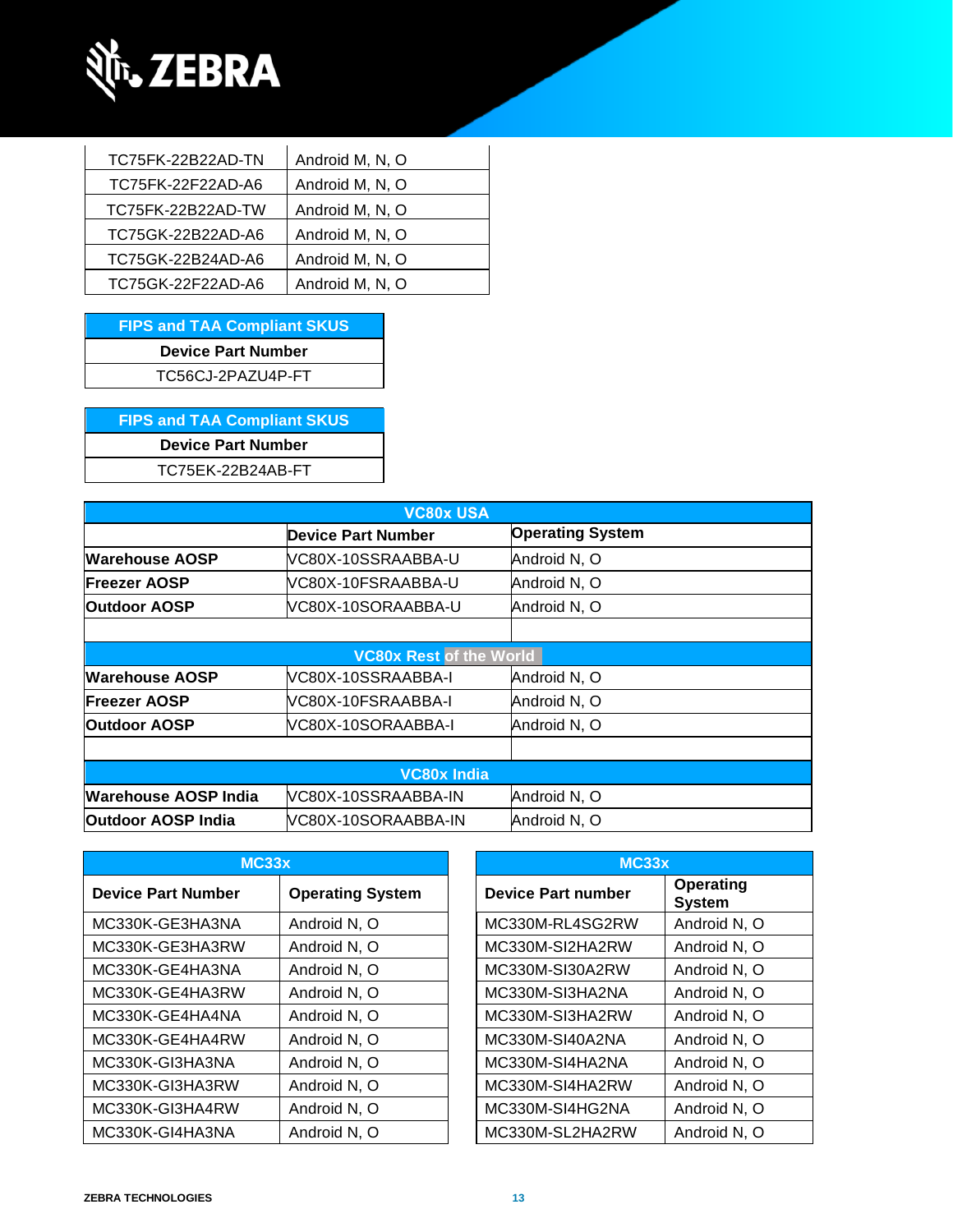

| MC330K-GI4HA3RW | Android N, O | MC330M-SL2HG2RW   | Android N, O |
|-----------------|--------------|-------------------|--------------|
| MC330K-GI4HA4NA | Android N, O | MC330M-SL3HA2NA   | Android N, O |
| MC330K-GI4HA4RW | Android N, O | MC330M-SL3HA2RW   | Android N, O |
| MC330K-GI4HG3NA | Android N, O | MC330M-SL4HA2NA   | Android N, O |
| MC330K-GI4HG3RW | Android N, O | MC330M-SN3HA2RW   | Android N, O |
| MC330K-GI4HG4NA | Android N, O | MC330M-SN4HA2NA   | Android N, O |
| MC330K-GI4HG4RW | Android N, O | MC330M-RL2SG2US   | Android N, O |
| MC330K-GL2HA3RW | Android N, O | MC330M-SL4HG2US   | Android N, O |
| MC330K-GL3HA3RW | Android N, O | MC330M-SL3HG2US   | Android N, O |
| MC330K-GL3HA4RW | Android N, O | MC330M-RL4SG2US   | Android N, O |
| MC330K-GL4HA3NA | Android N, O | MC330M-RL3HG2US   | Android N, O |
| MC330K-GL4HA3RW | Android N, O | MC330M-SN4HG2US   | Android N, O |
| MC330K-GL4HA4NA | Android N, O | MC330M-SI3HG2US   | Android N, O |
| MC330K-GL4HA4RW | Android N, O | MC330M-GL4HG2US   | Android N, O |
| MC330K-GL4HG3RW | Android N, O | MC330M-GL3HG2US   | Android N, O |
| MC330K-RC3HA4NA | Android N, O | MC330M-GL2HG2US   | Android N, O |
| MC330K-RC3HA4RW | Android N, O | MC330M-GI3HG2US   | Android N, O |
| MC330K-RC3HG4RW | Android N, O | MC330M-GI2HG2US   | Android N, O |
| MC330K-RC4HA4NA | Android N, O | MC330K-SN4HG3US   | Android N, O |
| MC330K-RC4HA4RW | Android N, O | MC330K-SI3HG3US   | Android N, O |
| MC330K-RL3HA3RW | Android N, O | MC330K-GL4HG3US   | Android N, O |
| MC330K-RL3HG3RW | Android N, O | MC330K-RC4HG4US   | Android N, O |
| MC330K-RL3SG3RW | Android N, O | MC330K-RC3HG4US   | Android N, O |
| MC330K-RL4HA3NA | Android N, O | MC330K-GL4HG4US   | Android N, O |
| MC330K-RL4HA3RW | Android N, O | MC330K-GI3HG3US   | Android N, O |
| MC330K-RL4HG3NA | Android N, O | MC330K-SP4HG4US   | Android N, O |
| MC330K-SB3HA4NA | Android N, O | MC330K-SP3HG4US   | Android N, O |
| MC330K-SB3HA4RW | Android N, O | MC330K-SB3HG4US   | Android N, O |
| MC330K-SB3HG4RW | Android N, O | MC330K-SE4HG3US   | Android N, O |
| MC330K-SB4HA4NA | Android N, O | MC330K-SE3HG3US   | Android N, O |
| MC330K-SB4HA4RW | Android N, O | MC330K-SE2HG3US   | Android N, O |
| MC330K-SB4HG4NA | Android N, O | MC330K-GE4HG3US   | Android N, O |
| MC330K-SE2HA3RW | Android N, O | MC330K-GE3HG3US   | Android N, O |
| MC330K-SE3HA3NA | Android N, O | MC330K-GE2HG3US   | Android N, O |
| MC330K-SE3HA3RW | Android N, O | MC330K-SG4HG4US   | Android N, O |
| MC330K-SE4HA3NA | Android N, O | MC330K-SG3HG4US   | Android N, O |
| MC330K-SE4HA3RW | Android N, O | MC330K-SG2HG4US   | Android N, O |
| MC330K-SG3HA4NA | Android N, O | MC330K-GE4HG4US   | Android N, O |
| MC330K-SG3HA4RW | Android N, O | MC330K-GE2HG4US   | Android N, O |
| MC330K-SG4HA4NA | Android N, O | MC330K-GI3HG3US01 | Android N, O |
| MC330K-SI2HA3RW | Android N, O | MC330M-SN3HG2RW   | Android N, O |
| MC330K-SI3HA3NA | Android N, O | MC330M-SL3HG2RW   | Android N, O |
|                 |              |                   |              |

| MC330M-SL2HG2RW<br>Android N, O<br>MC330M-SL3HA2NA<br>Android N, O<br>MC330M-SL3HA2RW<br>Android N, O<br>MC330M-SL4HA2NA<br>Android N, O<br>MC330M-SN3HA2RW<br>Android N, O<br>MC330M-SN4HA2NA<br>Android N, O<br>MC330M-RL2SG2US<br>Android N, O<br>MC330M-SL4HG2US<br>Android N, O<br>MC330M-SL3HG2US<br>Android N, O<br>MC330M-RL4SG2US<br>Android N, O<br>MC330M-RL3HG2US<br>Android N, O<br>MC330M-SN4HG2US<br>Android N, O<br>MC330M-SI3HG2US<br>Android N, O<br>MC330M-GL4HG2US<br>Android N, O<br>MC330M-GL3HG2US<br>Android N, O<br>MC330M-GL2HG2US<br>Android N, O<br>MC330M-GI3HG2US<br>Android N, O<br>MC330M-GI2HG2US<br>Android N, O<br>MC330K-SN4HG3US<br>Android N, O<br>MC330K-SI3HG3US<br>Android N, O |
|--------------------------------------------------------------------------------------------------------------------------------------------------------------------------------------------------------------------------------------------------------------------------------------------------------------------------------------------------------------------------------------------------------------------------------------------------------------------------------------------------------------------------------------------------------------------------------------------------------------------------------------------------------------------------------------------------------------------------|
|                                                                                                                                                                                                                                                                                                                                                                                                                                                                                                                                                                                                                                                                                                                          |
|                                                                                                                                                                                                                                                                                                                                                                                                                                                                                                                                                                                                                                                                                                                          |
|                                                                                                                                                                                                                                                                                                                                                                                                                                                                                                                                                                                                                                                                                                                          |
|                                                                                                                                                                                                                                                                                                                                                                                                                                                                                                                                                                                                                                                                                                                          |
|                                                                                                                                                                                                                                                                                                                                                                                                                                                                                                                                                                                                                                                                                                                          |
|                                                                                                                                                                                                                                                                                                                                                                                                                                                                                                                                                                                                                                                                                                                          |
|                                                                                                                                                                                                                                                                                                                                                                                                                                                                                                                                                                                                                                                                                                                          |
|                                                                                                                                                                                                                                                                                                                                                                                                                                                                                                                                                                                                                                                                                                                          |
|                                                                                                                                                                                                                                                                                                                                                                                                                                                                                                                                                                                                                                                                                                                          |
|                                                                                                                                                                                                                                                                                                                                                                                                                                                                                                                                                                                                                                                                                                                          |
|                                                                                                                                                                                                                                                                                                                                                                                                                                                                                                                                                                                                                                                                                                                          |
|                                                                                                                                                                                                                                                                                                                                                                                                                                                                                                                                                                                                                                                                                                                          |
|                                                                                                                                                                                                                                                                                                                                                                                                                                                                                                                                                                                                                                                                                                                          |
|                                                                                                                                                                                                                                                                                                                                                                                                                                                                                                                                                                                                                                                                                                                          |
|                                                                                                                                                                                                                                                                                                                                                                                                                                                                                                                                                                                                                                                                                                                          |
|                                                                                                                                                                                                                                                                                                                                                                                                                                                                                                                                                                                                                                                                                                                          |
|                                                                                                                                                                                                                                                                                                                                                                                                                                                                                                                                                                                                                                                                                                                          |
|                                                                                                                                                                                                                                                                                                                                                                                                                                                                                                                                                                                                                                                                                                                          |
|                                                                                                                                                                                                                                                                                                                                                                                                                                                                                                                                                                                                                                                                                                                          |
| MC330K-GL4HG3US<br>Android N, O                                                                                                                                                                                                                                                                                                                                                                                                                                                                                                                                                                                                                                                                                          |
| MC330K-RC4HG4US<br>Android N, O                                                                                                                                                                                                                                                                                                                                                                                                                                                                                                                                                                                                                                                                                          |
| MC330K-RC3HG4US<br>Android N, O                                                                                                                                                                                                                                                                                                                                                                                                                                                                                                                                                                                                                                                                                          |
| MC330K-GL4HG4US<br>Android N, O                                                                                                                                                                                                                                                                                                                                                                                                                                                                                                                                                                                                                                                                                          |
| MC330K-GI3HG3US<br>Android N, O                                                                                                                                                                                                                                                                                                                                                                                                                                                                                                                                                                                                                                                                                          |
| Android N, O<br>MC330K-SP4HG4US                                                                                                                                                                                                                                                                                                                                                                                                                                                                                                                                                                                                                                                                                          |
| MC330K-SP3HG4US<br>Android N, O                                                                                                                                                                                                                                                                                                                                                                                                                                                                                                                                                                                                                                                                                          |
| MC330K-SB3HG4US<br>Android N, O                                                                                                                                                                                                                                                                                                                                                                                                                                                                                                                                                                                                                                                                                          |
| MC330K-SE4HG3US<br>Android N, O                                                                                                                                                                                                                                                                                                                                                                                                                                                                                                                                                                                                                                                                                          |
| MC330K-SE3HG3US<br>Android N, O                                                                                                                                                                                                                                                                                                                                                                                                                                                                                                                                                                                                                                                                                          |
| MC330K-SE2HG3US<br>Android N, O                                                                                                                                                                                                                                                                                                                                                                                                                                                                                                                                                                                                                                                                                          |
| Android N, O<br>MC330K-GE4HG3US                                                                                                                                                                                                                                                                                                                                                                                                                                                                                                                                                                                                                                                                                          |
| MC330K-GE3HG3US<br>Android N, O                                                                                                                                                                                                                                                                                                                                                                                                                                                                                                                                                                                                                                                                                          |
| MC330K-GE2HG3US<br>Android N, O                                                                                                                                                                                                                                                                                                                                                                                                                                                                                                                                                                                                                                                                                          |
| Android N, O<br>MC330K-SG4HG4US                                                                                                                                                                                                                                                                                                                                                                                                                                                                                                                                                                                                                                                                                          |
| MC330K-SG3HG4US<br>Android N, O                                                                                                                                                                                                                                                                                                                                                                                                                                                                                                                                                                                                                                                                                          |
| MC330K-SG2HG4US<br>Android N, O                                                                                                                                                                                                                                                                                                                                                                                                                                                                                                                                                                                                                                                                                          |
| MC330K-GE4HG4US<br>Android N, O                                                                                                                                                                                                                                                                                                                                                                                                                                                                                                                                                                                                                                                                                          |
| MC330K-GE2HG4US<br>Android N, O                                                                                                                                                                                                                                                                                                                                                                                                                                                                                                                                                                                                                                                                                          |
| MC330K-GI3HG3US01<br>Android N, O                                                                                                                                                                                                                                                                                                                                                                                                                                                                                                                                                                                                                                                                                        |
| Android N, O<br>MC330M-SN3HG2RW                                                                                                                                                                                                                                                                                                                                                                                                                                                                                                                                                                                                                                                                                          |
| MC330M-SL3HG2RW<br>Android N, O                                                                                                                                                                                                                                                                                                                                                                                                                                                                                                                                                                                                                                                                                          |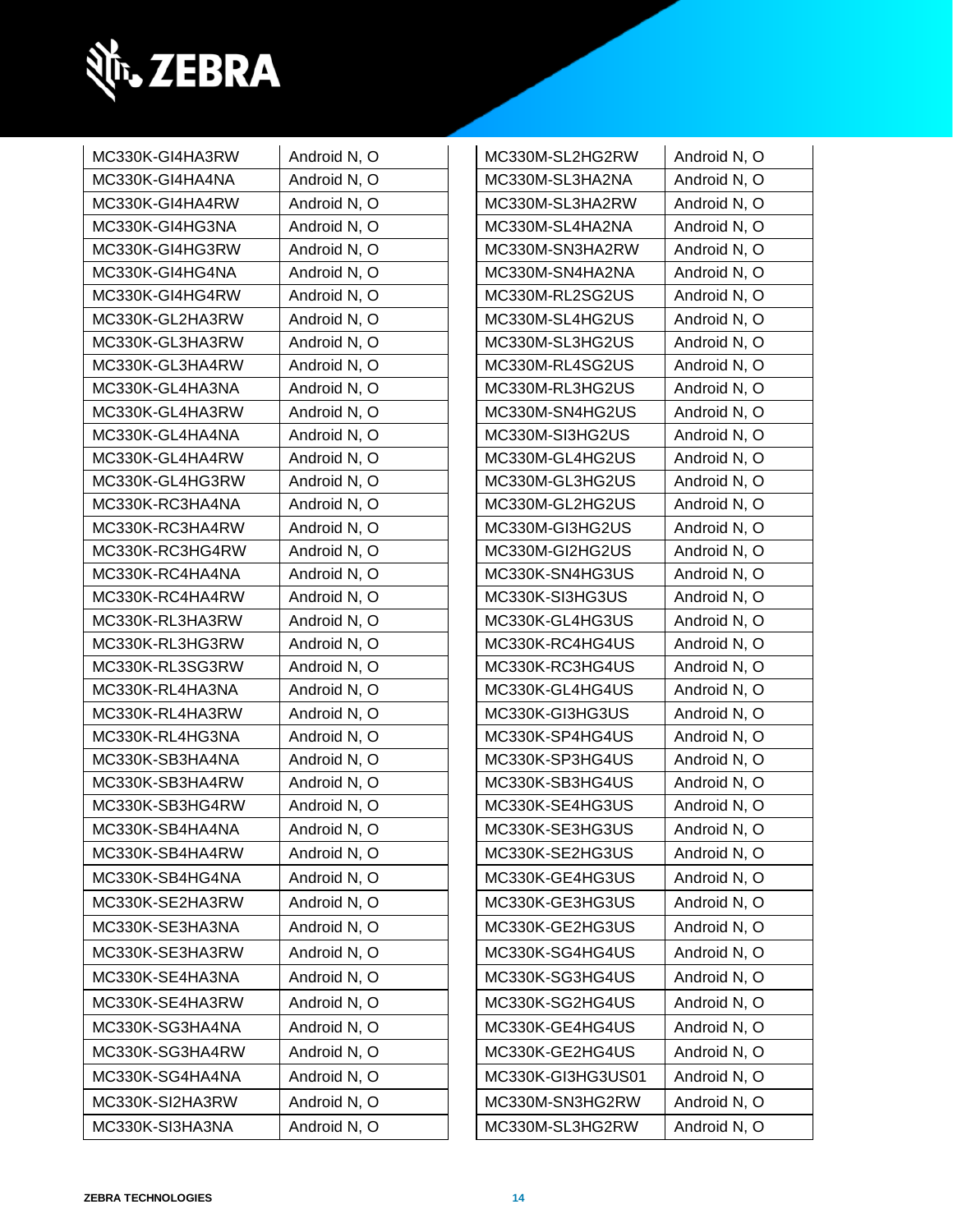

| MC330K-SI3HA3RW | Android N, O | MC330M-SI4HG2RW   | Android N, O |
|-----------------|--------------|-------------------|--------------|
| MC330K-SI3HG3RW | Android N, O | MC330M-SI3HG2RW   | Android N, O |
| MC330K-SI4HA3NA | Android N, O | MC330M-SI2HG2RW   | Android N, O |
| MC330K-SI4HA3RW | Android N, O | MC330M-RL3HG2RW   | Android N, O |
| MC330K-SI4HG3NA | Android N, O | MC330M-RL2SG2RW   | Android N, O |
| MC330K-SL2HA3RW | Android N, O | MC330M-GL4HG2RW   | Android N, O |
| MC330K-SL4HA3RW | Android N, O | MC330M-GL2HG2RW   | Android N, O |
| MC330K-SN3HA3RW | Android N, O | MC330M-GI4HG2RW   | Android N, O |
| MC330K-SN4HA3NA | Android N, O | MC330M-GI4HG2IN   | Android N, O |
| MC330K-SN4HA3RW | Android N, O | MC330M-GI3HG2IN   | Android N, O |
| MC330K-SP3HA4NA | Android N, O | MC330M-GI2HG2RW   | Android N, O |
| MC330K-SP3HA4RW | Android N, O | MC330K-SP4HG4RW   | Android N, O |
| MC330K-SP4HA4NA | Android N, O | MC330K-SP3HG4RW   | Android N, O |
| MC330K-SP4HA4RW | Android N, O | MC330K-SN4HG3RW   | Android N, O |
| MC330M-GI2HA2NA | Android N, O | MC330K-SN3HG3RW   | Android N, O |
| MC330M-GI2HA2RW | Android N, O | MC330K-SL4HG3RW   | Android N, O |
| MC330M-GI30A2RW | Android N, O | MC330K-SL2HG3RW   | Android N, O |
| MC330M-GI3HA2IN | Android N, O | MC330K-SI4HG3RW   | Android N, O |
| MC330M-GI3HA2NA | Android N, O | MC330K-SI2HG3RW   | Android N, O |
| MC330M-GI3HA2RW | Android N, O | MC330K-SG3HG4RW   | Android N, O |
| MC330M-GI3HG2RW | Android N, O | MC330K-SG2HG4RW   | Android N, O |
| MC330M-GI40A2NA | Android N, O | MC330K-SE4HG3RW   | Android N, O |
| MC330M-GI4HA2IN | Android N, O | MC330K-SE3HG3RW   | Android N, O |
| MC330M-GI4HA2NA | Android N, O | MC330K-SE2HG3RW   | Android N, O |
| MC330M-GI4HA2RW | Android N, O | MC330K-SB4HG4RW   | Android N, O |
| MC330M-GI4HG2NA | Android N, O | MC330K-RL4HG3RW   | Android N, O |
| MC330M-GL2HA2NA | Android N, O | MC330K-RC4HG4RW   | Android N, O |
| MC330M-GL2HA2RW | Android N, O | MC330K-GL4HG3RW   | Android N, O |
| MC330M-GL3HA2NA | Android N, O | MC330K-GL3HG4RW   | Android N, O |
| MC330M-GL3HA2RW | Android N, O | MC330K-GL3HG3RW   | Android N, O |
| MC330M-GL3HG2RW | Android N, O | MC330K-GL2HG3RW   | Android N, O |
| MC330M-GL40A2NA | Android N, O | MC330K-GI3HG4RW   | Android N, O |
| MC330M-GL40A2RW | Android N, O | MC330K-GI3HG3RW   | Android N, O |
| MC330M-GL4HA2NA | Android N, O | MC330K-GE4HG4RW   | Android N, O |
| MC330M-GL4HA2RW | Android N, O | MC330K-GE4HG3RW   | Android N, O |
| MC330M-RL2SA2NA | Android N, O | MC330K-GE3HG3RW   | Android N, O |
| MC330M-RL2SA2RW | Android N, O | MC330K-GE2HG4RW   | Android N, O |
| MC330M-RL3HA2NA | Android N, O | MC330K-GE2HG3RW   | Android N, O |
| MC330M-RL3HA2RW | Android N, O | MC330K-GI3HG3RW01 | Android N, O |
| MC330M-RL3SA2NA | Android N, O | MC330K-GE2HA3US   | Android N, O |